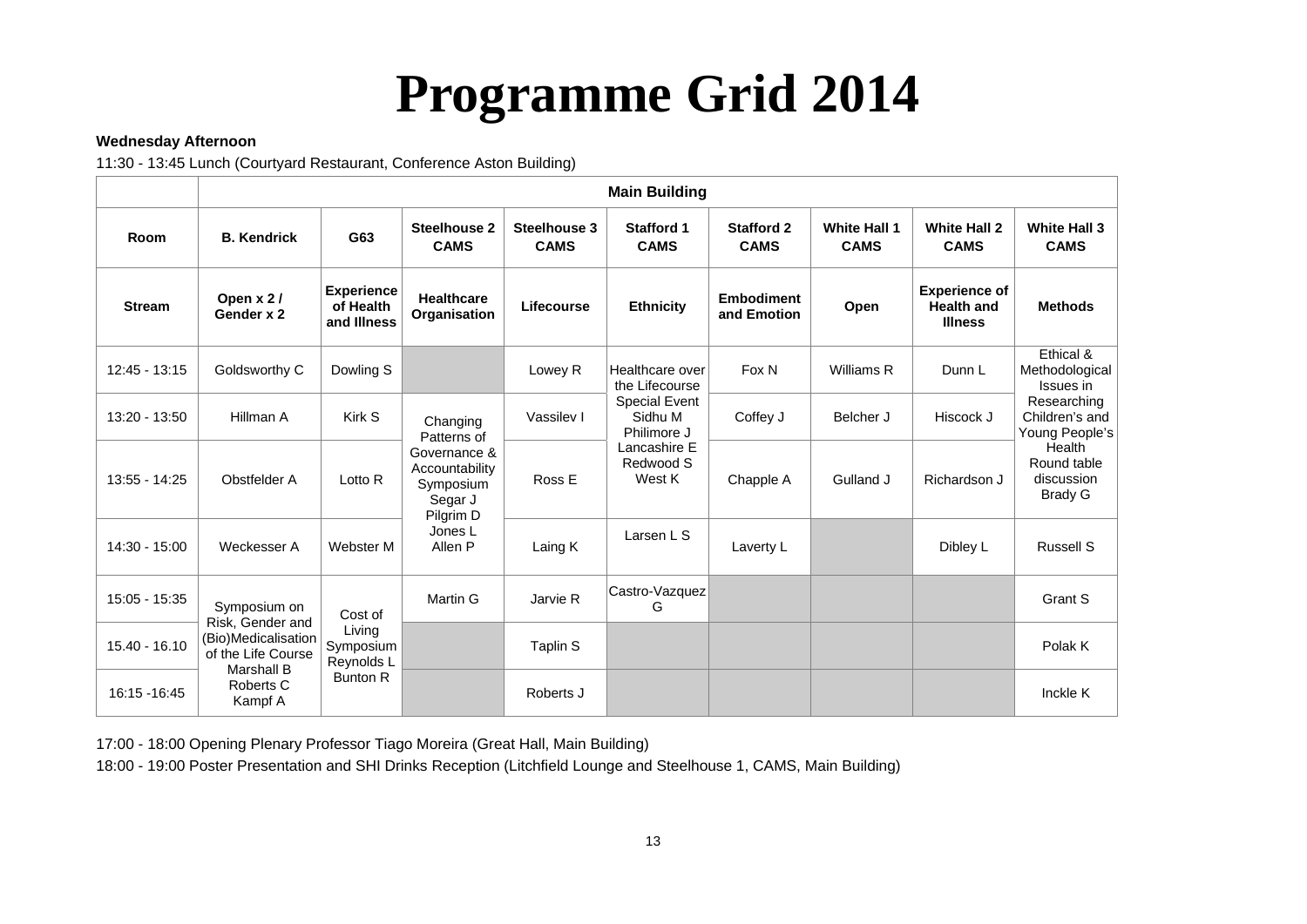## **Thursday Morning**

07:00 - 09:30 Breakfast (Courtyard Restaurant, Conference Aston Building)

|                 | <b>Main Building</b>                           |                                                                                                                            |                                                                                                                                      |                             |                                                                       |                                                                  |                                                                   |                                                                  |                                                            |
|-----------------|------------------------------------------------|----------------------------------------------------------------------------------------------------------------------------|--------------------------------------------------------------------------------------------------------------------------------------|-----------------------------|-----------------------------------------------------------------------|------------------------------------------------------------------|-------------------------------------------------------------------|------------------------------------------------------------------|------------------------------------------------------------|
| Room            | <b>B.</b> Kendrick                             | G63                                                                                                                        | <b>Steelhouse 2</b><br><b>CAMS</b>                                                                                                   | Steelhouse 3<br><b>CAMS</b> | <b>Stafford 1</b><br><b>CAMS</b>                                      | <b>Stafford 2</b><br><b>CAMS</b>                                 | <b>White Hall 1</b><br><b>CAMS</b>                                | <b>White Hall 2</b><br><b>CAMS</b>                               | <b>White Hall 3</b><br><b>CAMS</b>                         |
| <b>Stream</b>   | Patient-<br>Professional<br><b>Interaction</b> | <b>STS</b>                                                                                                                 | <b>Mental Health</b>                                                                                                                 | Lifecourse                  | Ethnicity x 2/<br><b>Patient -</b><br>Professional<br>Interaction x 5 | Pecha Kucha x<br>5 / Politics of<br>Health x 2                   | Pecha Kucha x<br>5 / Theory x 5                                   | Pecha Kucha x<br>4 / Health<br><b>Service</b><br>Delivery x 2    | Pecha Kucha x<br>6 / Methods x 5                           |
| $08:30 - 09:00$ | Cheung O                                       | Researching<br>(Bio)medicine<br>with Care<br>Symposium<br>Latimer J<br>Kerr A<br>Strange H<br>Thomas G M<br><b>Banks T</b> | <b>Mental Health</b><br>and Mental<br><b>Health Care and</b><br>the Family<br><b>Symposium</b><br>Norvoll R<br>Pilgrim D<br>Ridley J |                             | McGovern P                                                            | Kavanagh B<br>Malson H<br><b>Bennert K</b><br>Howard K<br>Webb J | Gombert K<br>Wood K<br>Baumann P M<br>Carpentieri D J<br>France R | Bashir S<br>Ashworth R<br>Bernstein C<br>Parsons S<br>Walmsley I | Mwale S<br>Ignatowicz A<br>Daniels N<br>Slomp F<br>Jones C |
| $09:05 - 09:35$ | <b>Toerien M</b>                               |                                                                                                                            |                                                                                                                                      |                             | Salway S                                                              |                                                                  |                                                                   |                                                                  |                                                            |
| $09:40 - 10:10$ | Watson J                                       |                                                                                                                            |                                                                                                                                      | Jones K                     | Vickers J                                                             | Lovatt M                                                         | Till C                                                            | Huxley C                                                         | Prothero L                                                 |
| $10:15 - 10:45$ | Lyle S                                         | Stelmach A                                                                                                                 | Steggals P                                                                                                                           | Gowans G                    | Chan C S                                                              | Kriznik N                                                        | Gibson A                                                          | Farre A                                                          | Wood V J                                                   |
| 10:50 - 11:20   | Alcock E                                       | Will C                                                                                                                     | Ohlsson R                                                                                                                            | Tomomatsu I                 | Hendry A                                                              | Financing<br>Universal Health                                    | Banerjee A                                                        | The sociology<br>of healthcare                                   | Tjora A                                                    |
| $11:25 - 11:55$ | Pilnick A                                      | Pickersgill M D                                                                                                            | Werner A                                                                                                                             | Giernes T                   | Machin L                                                              | Coverage<br><b>Special Event</b><br>Stuckler D<br>Reeves A       | <b>Isaacs A</b>                                                   | safety and<br>quality<br>Symposium<br>Waring J J                 | Cox N                                                      |
| 12:00 - 12:30   | Stevenson F                                    | Rooke C                                                                                                                    | Ridge D                                                                                                                              | Hoare S                     | King E                                                                | Gourtsoyannis Y                                                  | Rathbone A P                                                      | Allen D<br>Sandall J                                             | Thomas G M                                                 |

12:00 - 14:00 Lunch (Courtyard Restaurant, Conference Aston Building)

12:45 - 13:45 BSA Medical Sociology Group Annual General Meeting (Bar Area, Conference Aston Building)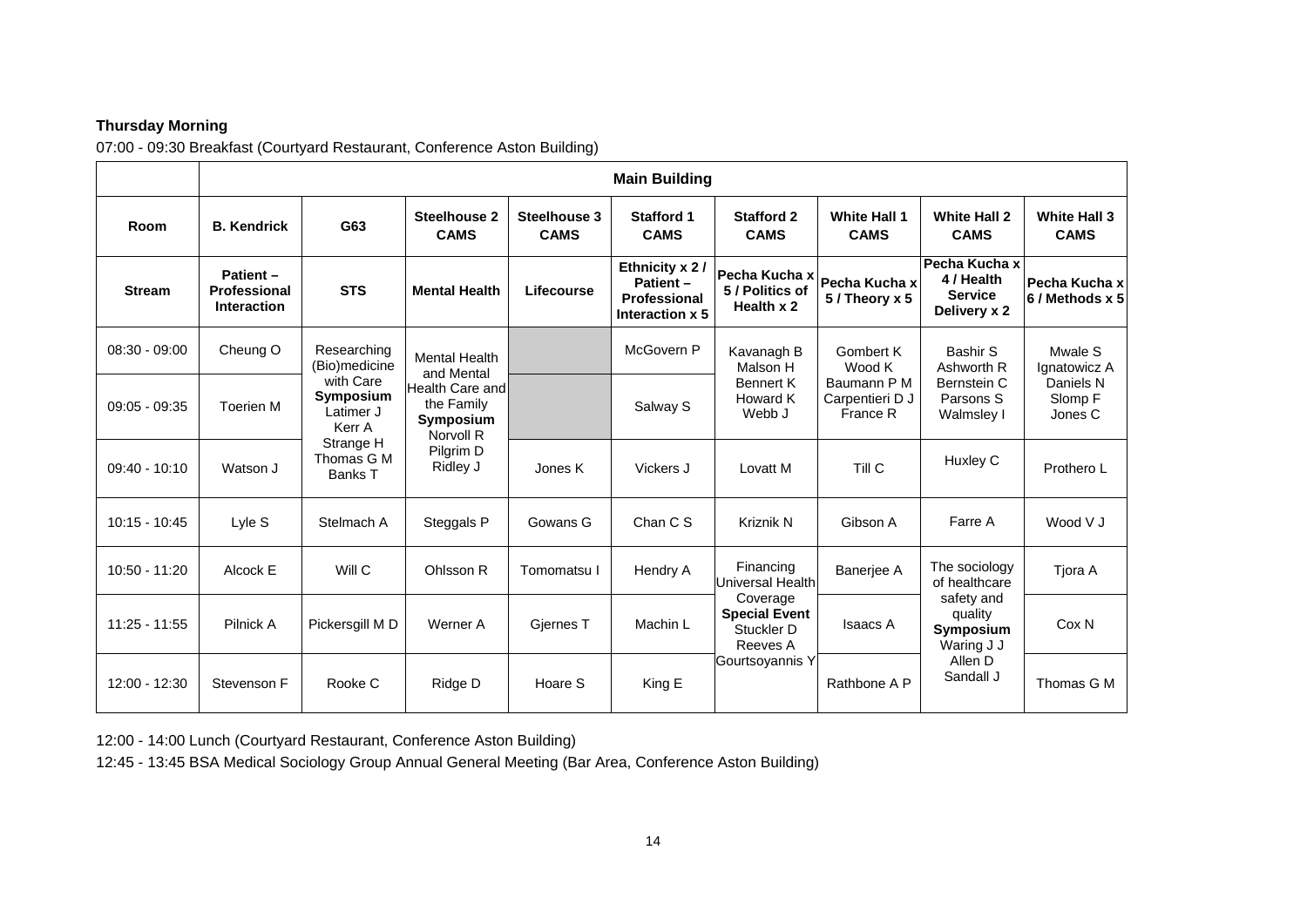#### **Thursday Afternoon**

|               | <b>Main Building</b>              |                                                                            |                                    |                                  |                                           |                                            |                                                             |                                                                                             |                                    |
|---------------|-----------------------------------|----------------------------------------------------------------------------|------------------------------------|----------------------------------|-------------------------------------------|--------------------------------------------|-------------------------------------------------------------|---------------------------------------------------------------------------------------------|------------------------------------|
| <b>Room</b>   | <b>B.</b> Kendrick                | G63                                                                        | <b>Steelhouse 2</b><br><b>CAMS</b> | Steelhouse 3<br><b>CAMS</b>      | <b>Stafford 1</b><br><b>CAMS</b>          | <b>Stafford 2</b><br><b>CAMS</b>           | <b>White Hall 1</b><br><b>CAMS</b>                          | <b>White Hall 2</b><br><b>CAMS</b>                                                          | <b>White Hall 3</b><br><b>CAMS</b> |
| <b>Stream</b> | <b>Methods</b>                    | <b>STS</b>                                                                 | Gender                             | <b>Citizenship</b><br>and Health | <b>Healthcare</b><br><b>Organisations</b> | <b>Risk</b>                                | <b>Experience of</b><br><b>Health and</b><br><b>Illness</b> | <b>Health Service</b><br>Delivery x 5<br>/Complementary<br>and Alternative<br>Medicines x 2 | <b>Professions</b>                 |
| 14:00 - 14:30 | France E                          | lSchwennesen N                                                             | Maycock M                          | Boylan A M                       | Melby L                                   | Intervention vs                            | Kirkpatrick S                                               | Mackintosh N                                                                                | Traynor                            |
| 14:35 - 15:05 | Applied<br>Qualitative<br>Health  | Haland E                                                                   | MacLean A                          | Ursin G                          | Kristiansen M                             | Interference<br>Special Event<br>Pizycki L | Sleney J                                                    | Homer C                                                                                     | Roberts J                          |
| 15:10 - 15:40 | Research<br>Interest Group        | Weiner K                                                                   | De Wet K                           | Stocker <sub>R</sub>             | Carter C                                  | Wang Y                                     | Earthy S                                                    | Sheard L                                                                                    | Kitto R                            |
| 15:45 - 16:15 | <b>Special Event</b><br>Barbour R | Davda P                                                                    | Sweeting H                         | Mahon-Daly P                     |                                           | Dimond R                                   | Standing H                                                  | <b>Brewster L</b>                                                                           | Olsvold                            |
| 16:20 - 16:50 |                                   | Author meets<br>Critics<br><b>Special Event</b><br>with Michael<br>Montoya | Hall N                             | <b>Bissell P</b>                 |                                           | Harrington J                               |                                                             | Rayment J                                                                                   | Jamie K                            |
| 16:55 - 17:25 |                                   |                                                                            | Dietrich H                         | <b>Mental Health</b>             |                                           |                                            |                                                             | Almeida J                                                                                   | Rayment J                          |
| 17:30 - 18:00 |                                   |                                                                            |                                    | <b>Study Group</b><br>AGM        |                                           |                                            |                                                             | Cronin J                                                                                    | Brosnan C                          |

19:00, 19:15 and 19:30 Coaches depart for conference dinner at Birmingham Botanical Gardens (required pre-booking).